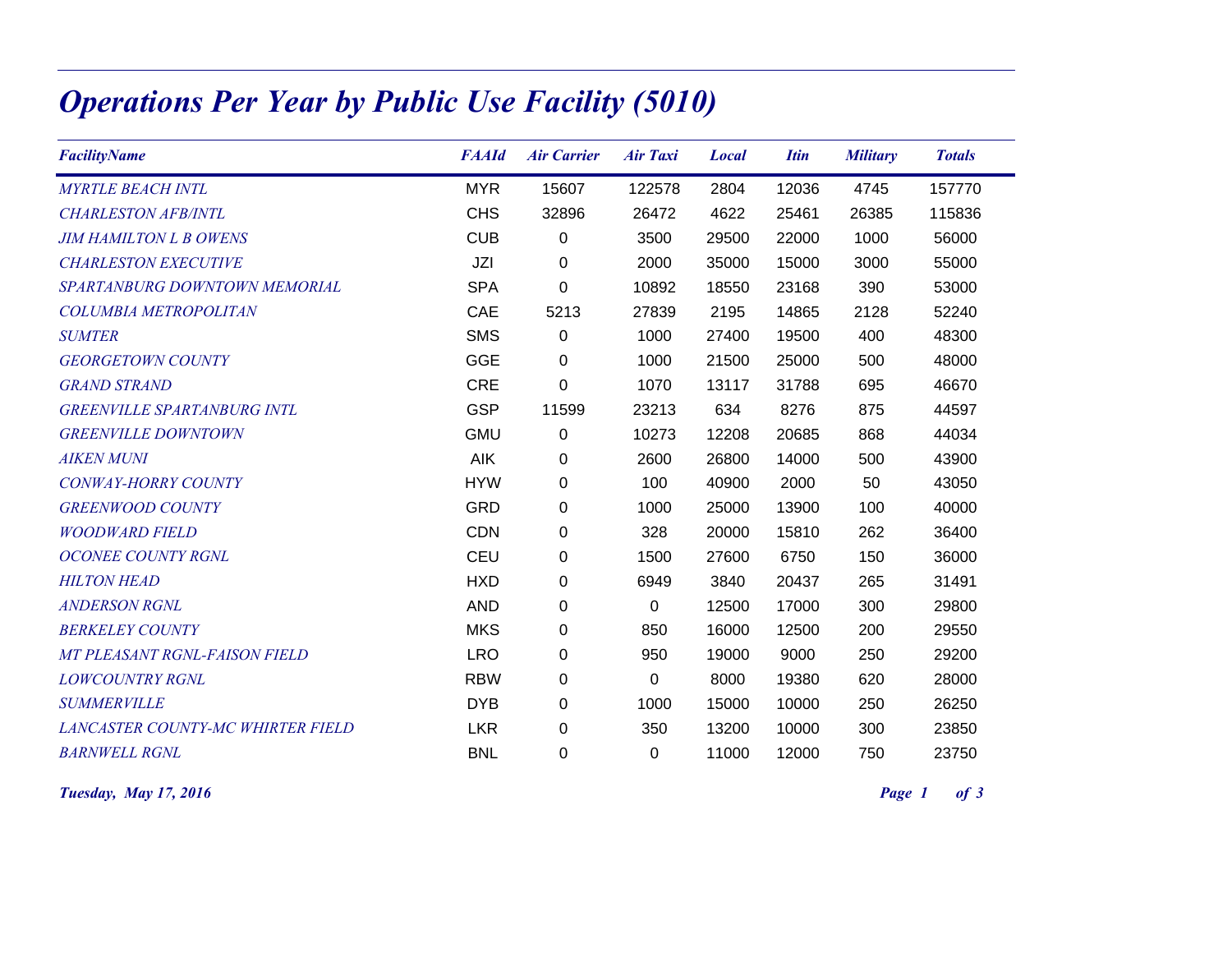## Operations Per Year by Public Use Facility (5010)

| <b>FacilityName</b>               | <b>FAAId</b>    | <b>Air Carrier</b> | <b>Air Taxi</b> | <b>Local</b> | <b>Itin</b> | <b>Military</b> | <b>Totals</b> |
|-----------------------------------|-----------------|--------------------|-----------------|--------------|-------------|-----------------|---------------|
| <b>PICKENS COUNTY</b>             | <b>LQK</b>      | 0                  | 348             | 11600        | 11136       | 93              | 23177         |
| <b>BEAUFORT COUNTY</b>            | <b>ARW</b>      | 0                  | 500             | 10000        | 12000       | 0               | 22500         |
| <b>DONALDSON FIELD</b>            | <b>GYH</b>      | $\boldsymbol{0}$   | 7938            | 5004         | 5701        | 3127            | 21770         |
| <b>FLORENCE RGNL</b>              | <b>FLO</b>      | 182                | 3990            | 4191         | 8189        | 3193            | 19745         |
| CHERAW MUNI/LYNCH BELLINGER FIELD | CQW             | $\mathbf 0$        | $\pmb{0}$       | 11200        | 6500        | 200             | 17900         |
| <b>SANTEE COOPER RGNL</b>         | <b>MNI</b>      | $\mathbf 0$        | 0               | 8800         | 8747        | 53              | 17600         |
| <b>FAIRFIELD COUNTY</b>           | <b>FDW</b>      | 0                  | 500             | 11200        | 5000        | 300             | 17000         |
| NEWBERRY COUNTY                   | <b>EOE</b>      | 0                  | $\Omega$        | 7000         | 5000        | 100             | 12100         |
| ROCK HILL/YORK CO/BRYANT FIELD    | <b>UZA</b>      | 0                  | 128             | 7991         | 3354        | 27              | 11500         |
| <b>ORANGEBURG MUNI</b>            | <b>OGB</b>      | 0                  | 170             | 3400         | 7400        | 50              | 11020         |
| <b>EDGEFIELD COUNTY</b>           | 6J <sub>6</sub> | 0                  | 0               | 10000        | 500         | 0               | 10500         |
| <b>RIDGELAND</b>                  | 3J1             | $\mathbf 0$        | $\Omega$        | 9000         | 1000        | 250             | 10250         |
| <b>ALLENDALE COUNTY</b>           | <b>AQX</b>      | 0                  | 480             | 3600         | 4800        | 200             | 9080          |
| <b>CHESTER CATAWBA RGNL</b>       | <b>DCM</b>      | 0                  | 0               | 6000         | 2400        | 0               | 8400          |
| DARLINGTON COUNTY JETPORT         | <b>UDG</b>      | 0                  | 500             | 3600         | 4000        | 100             | 8200          |
| <b>CLIO CROP CARE</b>             | 9W9             | 0                  | $\Omega$        | 7500         | 500         | 0               | 8000          |
| UNION COUNTY, TROY SHELTON FIELD  | 35A             | 0                  | 0               | 2500         | 4000        | $\Omega$        | 6500          |
| <b>LEXINGTON COUNTY AT PELION</b> | 6J <sub>0</sub> | 0                  | 0               | 2700         | 3456        | 144             | 6300          |
| <b>WILLIAMSBURG RGNL</b>          | <b>CKI</b>      | 0                  | 0               | 5050         | 900         | 50              | 6000          |
| <b>HARTSVILLE RGNL</b>            | <b>HVS</b>      | $\mathbf 0$        | 0               | 3000         | 2700        | 300             | 6000          |
| <b>MARION COUNTY</b>              | <b>MAO</b>      | $\mathbf 0$        | $\Omega$        | 2000         | 3864        | 136             | 6000          |
| <b>LAURENS COUNTY</b>             | <b>LUX</b>      | 0                  | 150             | 4200         | 1000        | 150             | 5500          |
| LAKE CITY MUNI CJ EVANS FIELD     | 51J             | 0                  | 15              | 4000         | 500         | 152             | 4667          |
| <b>HUGGINS MEMORIAL</b>           | 58J             | 0                  | 0               | 3000         | 1200        | 0               | 4200          |

**Tuesday, May 17, 2016** Page 2 of 3